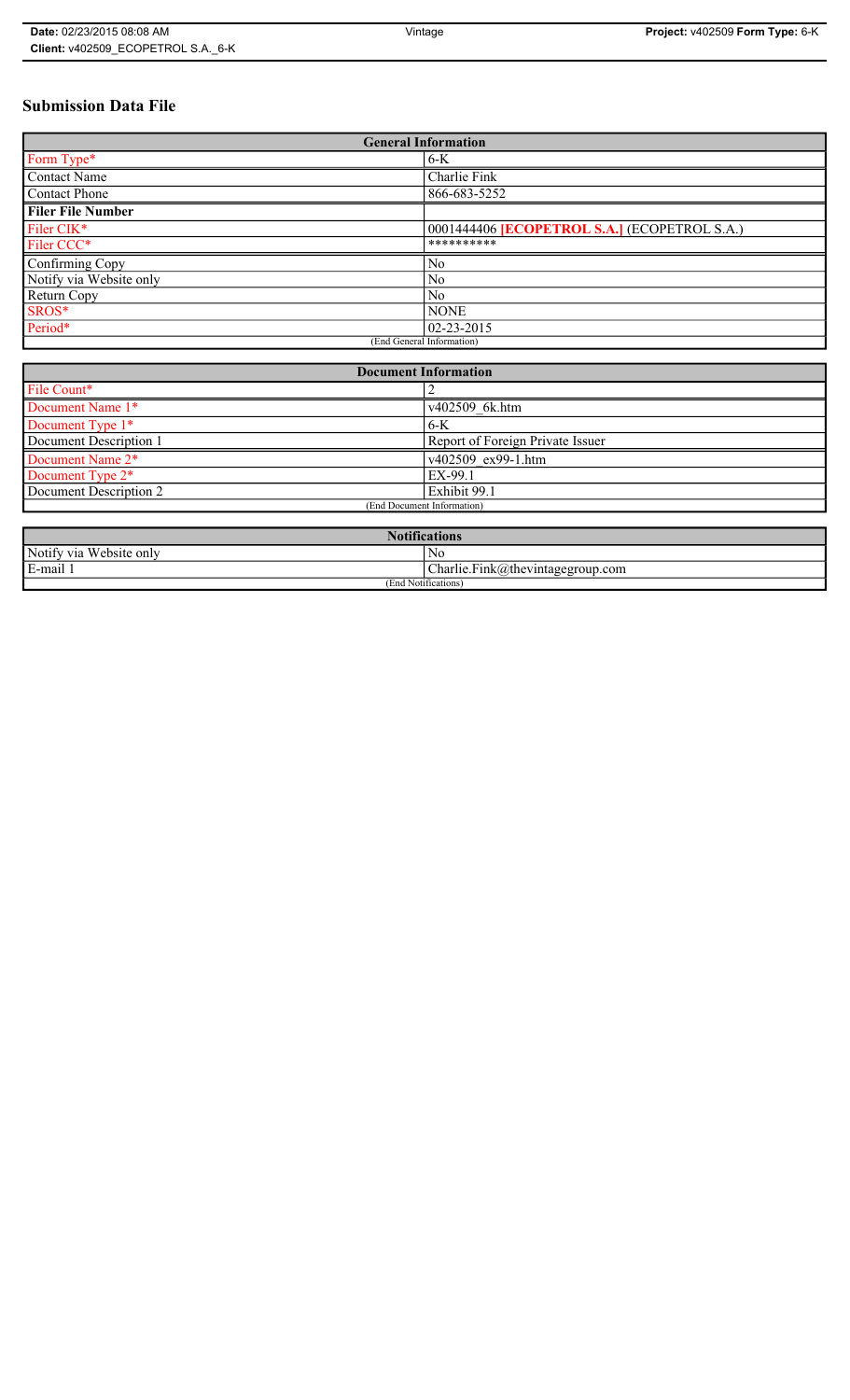#### **UNITED STATES SECURITIES AND EXCHANGE COMMISSION Washington, D.C. 20549**

#### **FORM 6-K**

### **REPORT OF FOREIGN PRIVATE ISSUER PURSUANT TO RULE 13a-16 OR 15d-16 UNDER THE SECURITIES EXCHANGE ACT OF 1934**

For the month of February, 2015 Commission File Number 001-34175

ECOPETROL S.A.

(Exact name of registrant as specified in its charter)

N.A.

(Translation of registrant's name into English)

COLOMBIA

(Jurisdiction of incorporation or organization)

Carrera 13 No. 36 – 24 BOGOTA – COLOMBIA

(Address of principal executive offices)

Indicate by check mark whether the registrant files or will file annual reports under cover of Form 20-F or Form 40-F.

Form 20-F  $\boxtimes$  Form 40-F  $\Box$ 

Indicate by check mark if the registrant is submitting the Form 6-K in paper as permitted by Regulation S-T Rule 101(b)(1)

 $Yes \Box No \boxtimes$ 

Indicate by check mark if the registrant is submitting the Form 6-K in paper as permitted by Regulation S-T Rule 101(b)(7)

 $\mathbf{Y}\mathbf{es} \ \Box \ \mathbf{No} \ \boxtimes$ 

Indicate by check mark whether the registrant by furnishing the information contained in this form is also thereby furnishing the information to the Commission pursuant to Rule 12g3-2(b) under the Securities Exchange Act of 1934.

 $Yes \Box No \boxtimes$ 

If "Yes" is marked, indicate below the file number assigned to the registrant in connection with Rule 12g3-2(b): 82- N/A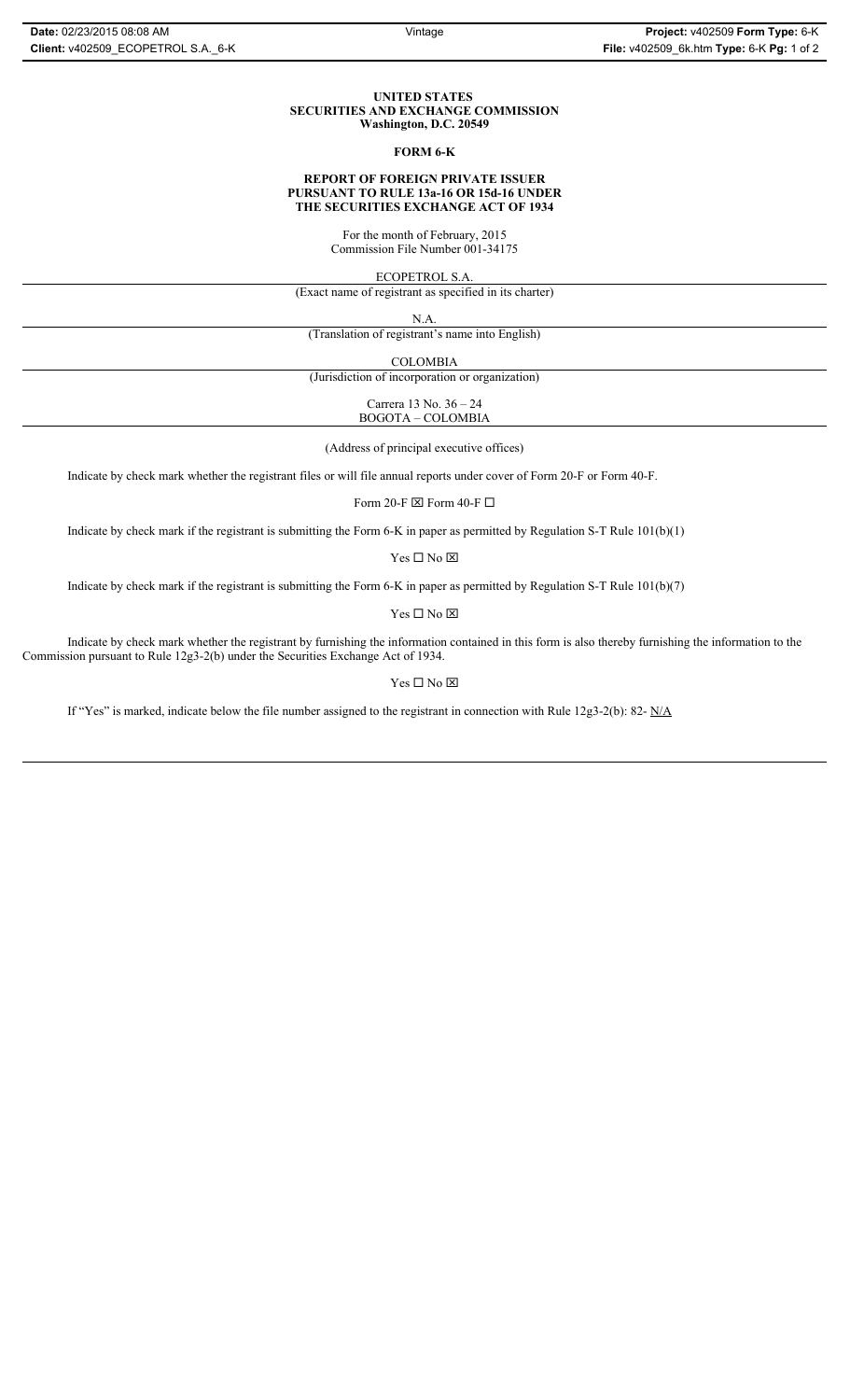## **SIGNATURES**

Pursuant to the requirements of the Securities Exchange Act of 1934, the registrant has duly caused this report to be signed on its behalf by the undersigned, thereunto duly authorized.

Ecopetrol S.A.

By: /s/ Magda Manosalva Name:Magda Manosalva Title: Chief Financial Officer

Date: February 23, 2015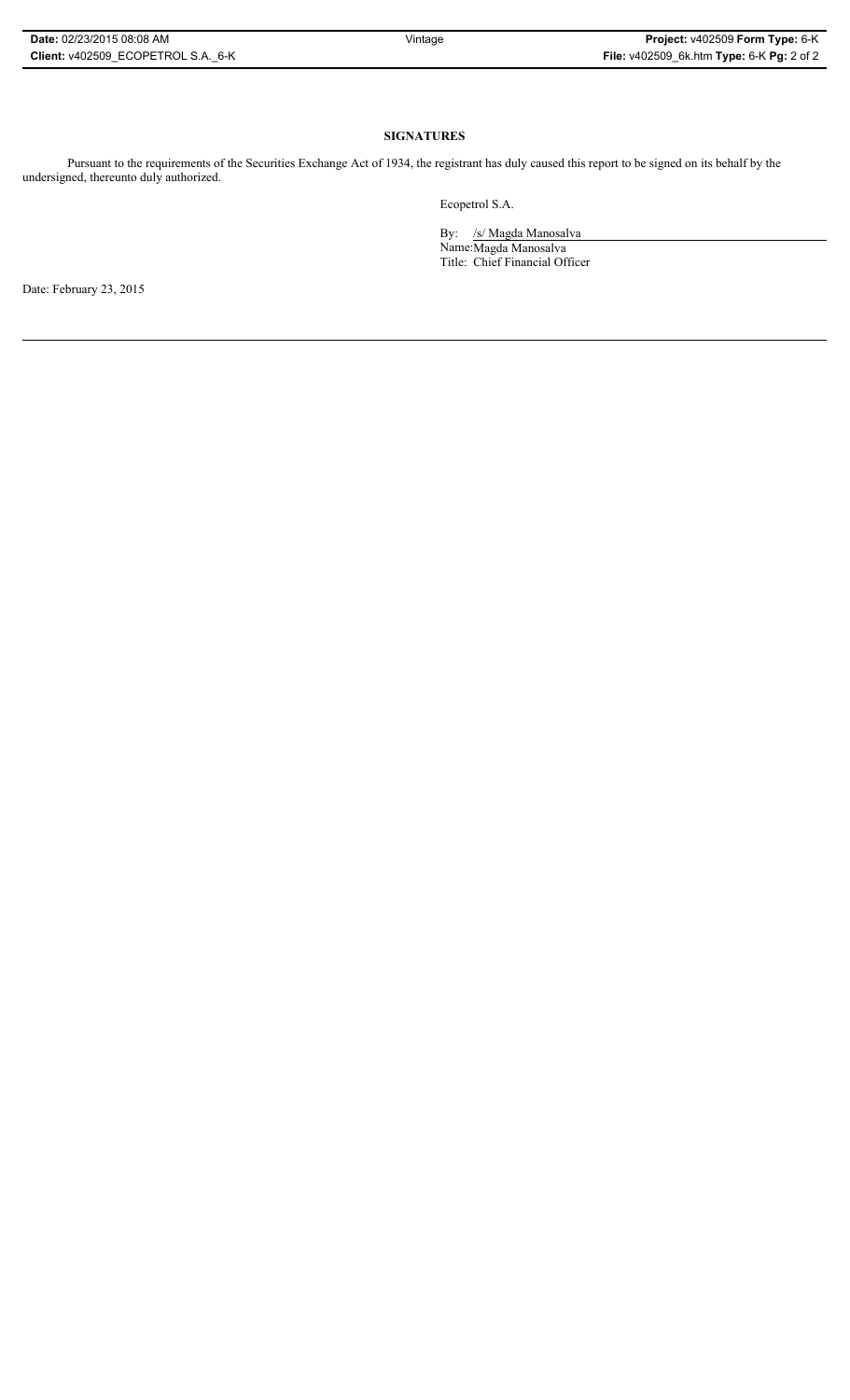## **Ecopetrol's Proven Reserves Increase 5.7% to 2,084 Million Barrels Equivalent**

- The reserve replacement ratio was 146%. For each barrel produced, the company added 1.46 barrels to its reserves.
- Ecopetrol's reserves/production ratio increased to 8.6 years.
- $\bullet$  Of the outstanding total balance, 70.3% is crude and 29.7% is natural gas.
- $\bullet$  Since 2010, Ecopetrol has increased its reserves by 22%.

Ecopetrol (BVC: ECOPETROL; NYSE: EC; TSX: ECP) announced today its proven reserves (1P, according to the international designation) of crude oil, condensate and natural gas owned by the company, including its interest in affiliates and subsidiaries, as of December 31, 2014.

Reserves were calculated based on U.S. Securities and Exchange Commission (SEC) standards and methodology, and 99% were audited by two different independent reserve engineering firms (Ryder Scott Company and DeGolyer and MacNaughton).

Proven net hydrocarbon reserves owned by Ecopetrol, including its interest in affiliates and subsidiaries, as of December 2014, were 2,084 million barrels of oil equivalent (mmboe), a 5.7% increase compared to 1,972 mmboe in 2013.

In 2014, Ecopetrol added 355 mmboe to its proven reserves, an increase over the 340 mmboe reported in 2013. Production for the year 2014 was 243 mmboe.

The reserve replacement ratio in 2014 was 146%, up from the 139% reported in 2013.. The reserves/production ratio increased to 8.6 years.

The increase in proven reserves is mainly the product of revisions at existing fields, and increased gas reserves.

94% of our proven reserves as of December 2014 (2,084 mmboe), comes from Ecopetrol S.A., while Hocol, Ecopetrol America and the participation in Equion and Savia Peru, contribute with 6%.

During the last 5 years, Ecopetrol increased its net reserves by 22% and achieved an average reserve replacement ratio of 150%.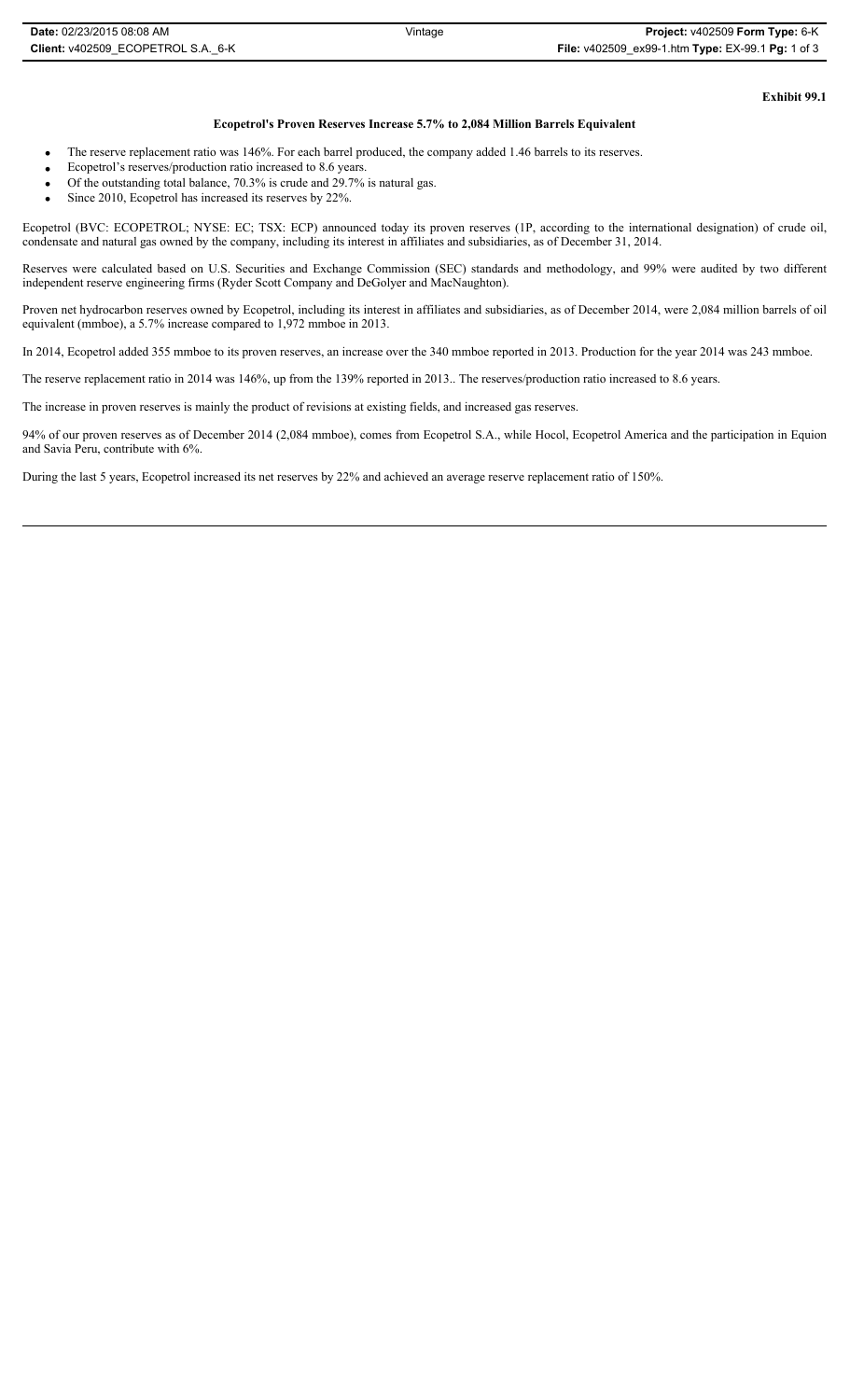Reserves as of December 31 of 2014:

| <b>Proven Reserves (1P)</b>          | Oil Equivalent<br>(mmboe) |
|--------------------------------------|---------------------------|
| Proven Reserves as of Dec 31 of 2013 | 1,972                     |
| <b>Revisions</b>                     | 271                       |
| <b>Mineral Purchases</b>             | $\overline{0}$            |
| <b>Increased Recovery</b>            | 34                        |
| <b>Extension and discoveries</b>     | 50                        |
| Sales                                |                           |
| Production                           | (243)                     |
| Proved Reserves as of Dec 31 of 2014 | 2,084                     |

**Bogotá D.C., February 23, 2015**

*This release contains statements that may be considered forward looking statements within the meaning of Section 27A of the U.S. Securities Act of 1933 and Section 21E of the U.S. Securities Exchange Act of 1934. All forward-looking statements, whether made in this release or in future filings or press releases or* orally, address matters that involve risks and uncertainties, including in respect of the Company's prospects for growth and its ongoing access to capital to fund *the Company's business plan, among others. Consequently, changes in the following factors, among others, could cause actual results to differ materially from those included in the forward-looking statements: market prices of oil & gas, our exploration and production activities, market conditions, applicable regulations, the exchange rate, the Company's competitiveness and the performance of Colombia's economy and industry, to mention a few. We do not intend, and do not assume any obligation to update these forward-looking statements.*

*Ecopetrol is the largest company in Colombia and is an integrated oil & gas company; it is among the top 50 oil companies in the world and among the four top ones in Latin America. Besides Colombia - where it generates over 60% of the national production - it has exploration and production activities in Brazil, Peru & the US (Gulf of Mexico). Ecopetrol owns the largest refinery in Colombia and most of the pipeline and multi-product pipeline network in the country, and is significantly increasing its participation in bio-fuels.*